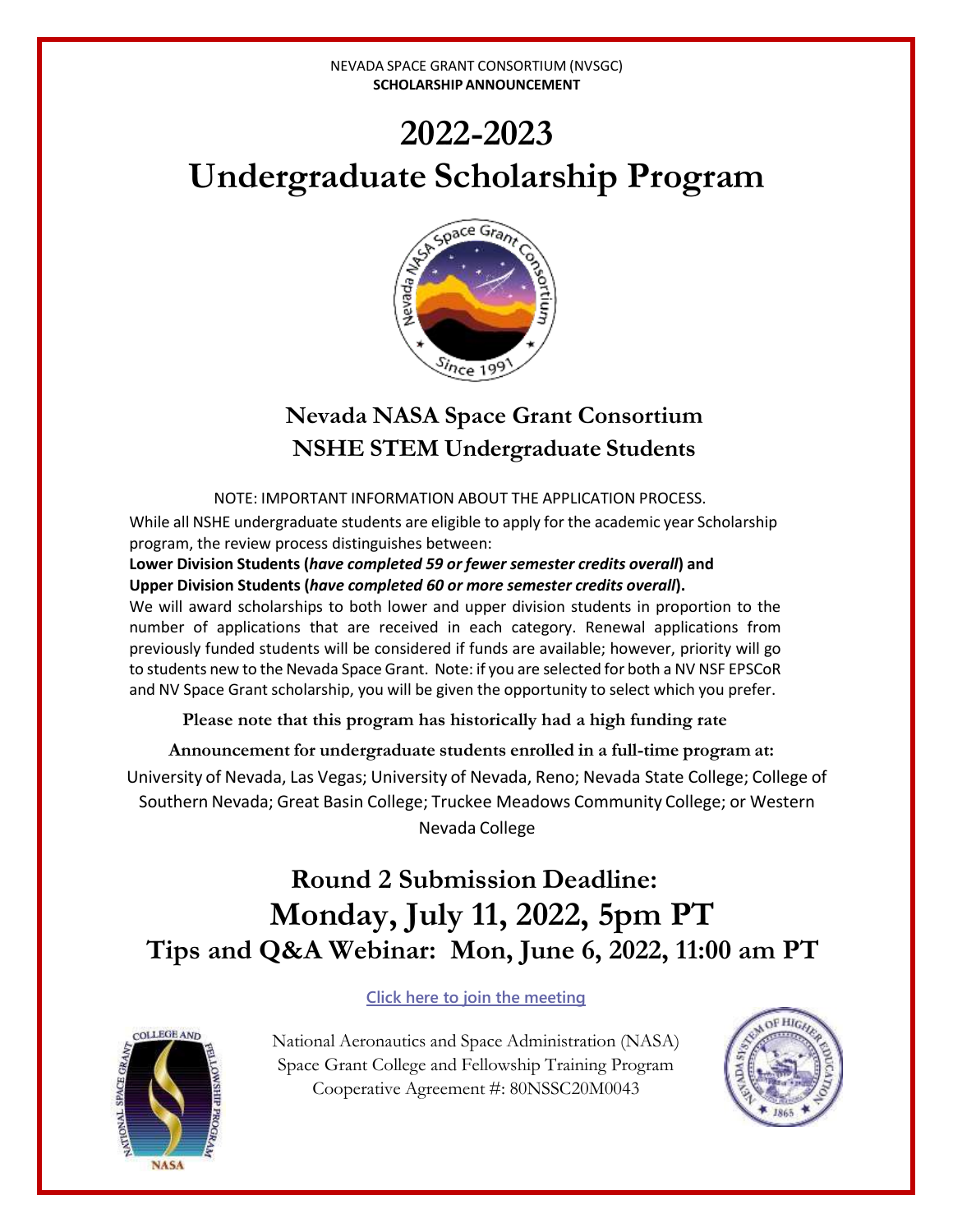

## **NV SPACE GRANT SCHOLARSHIP OPPORTUNITY**

## **Paperclipped Attachments**

Please note, to view all relevant attachments to this solicitation please open this PDF document in Adobe Acrobat and select the paperclip on the left-hand side of the screen (you may need to click the arrow to expand the panel where the paperclip is located). Any questions regarding the paperclip attachments or on how to access these documents can be directed to Michael Lujan a[t mlujan@nshe.nevada.edu.](mailto:mlujan@nshe.nevada.edu)



**Who is eligible?** Nevada System of Higher Education (NSHE) students who are **U.S. citizens and full-time undergraduate students** enrolled in a NASA-related STEM program will be considered for the full academic year (Fall 2022 and Spring 2023 semesters) research program. All participating students must be supervised by at least one NSHE faculty mentor; and maintain full-time enrollment status at their institution(s) throughout the scholarship period. You must be deemed eligible to receive financial aid by your home institution to receive the scholarship.

**Potential Project Areas:** Students engaged in NASA specific science technology, engineering, or math (STEM) are encouraged to apply. **The NASA Office of STEM Engagement now requires that all awards/projects specifically address a Mission Directorate research priority; see file "paperclipped" to this solicitation**.

**Scholarship Amount:** \$3,000 for the 2022-2023 Academic Year.

**Award Period:** Fall 2022 through Spring 2023 semesters.

**Deadline: Monday, July 11, 2022, 5 pm PT**

**MS Teams 365 online Discussion (tips and Q&A) on Scholarship and Fellowship applications will be held on Monday, June 6, 2022 at 11:00 am PT.** 

**[Click here to join the meeting](https://teams.microsoft.com/l/meetup-join/19%3ameeting_MjM4YTI5MTItZDViOC00N2RhLWJlMzctYWE4M2Y4MTY2ZWE1%40thread.v2/0?context=%7b%22Tid%22%3a%2233c1e122-3fec-49d1-aff8-2affbef66f4e%22%2c%22Oid%22%3a%22244d97dc-0217-4494-a8cd-b21e6f1a6e08%22%7d)**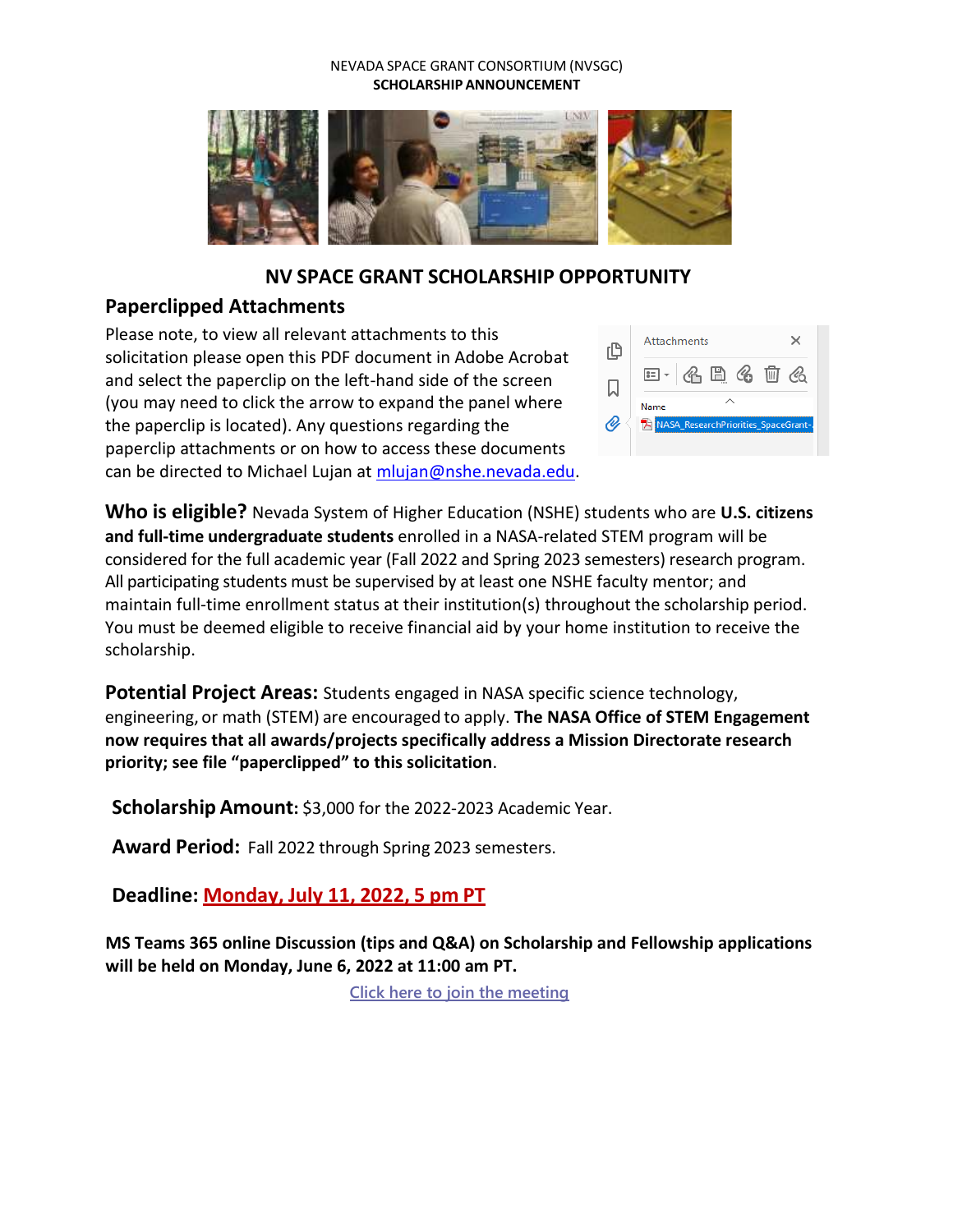### **I. INTRODUCTION**

This Round 2 opportunity is designed to support independently conceived research or hands-on-projects by NSHE undergraduate students in disciplines that will directly advance the missions and goals of NASA. Scholarship projects should generate measurable results oradvancements in Science, Technology, Engineering, or Math (STEM) research that are directly relevant to NASA Mission Directorate research priorities; see attached file.

Funds for the academic year will be disbursed at the beginning of each semester for the duration of the scholarship period – pending the awardee's maintained "good-standing" as a student at their institution and their mentor's continued support and approval. Each awardee will be expected to use a portion of these funds to support travel costs to attend a Statewide Nevada Space Grant and NASA EPSCoR meeting to present a poster or talk on their project.

## **II. ELIGIBILITY:**

#### **Applicants must be:**

• Citizens of the United States of America; (Citizens of Puerto Rico, Washington DC, Guam, the U.S. Virgin Islands and Northern Marianas are U.S. citizens) Permanent residents, green card holders, and student visa holders are not eligible. Students selected as Space Grant Scholars must be citizens of the United States.

Enrolled in (or admitted in) a full-time undergraduate degree program at an NSHE institution. The degree program should be related to science and technology, which includes, but is not limited to, aeronautics, space science, engineering, computer science, physics, mathematics, STEM education and other related fields. The student must also be considered in "good standing" at their home institution to be eligible for the scholarship.

### **III. DEADLINE:**

The deadline for a complete application submission is 5:00 pm PT, on Monday, July 11, 2022. ONLY applications for which all materials have been received will be reviewed. Incomplete applications will NOT be reviewed. Applications submitted after the deadline will NOT be reviewed. It is the obligation of each applicant to verify that all letters of recommendation have been sent and received. Students will be notified at the earliest possible date as to whether or not he/she has been selected to receive a NVSGC Scholarship.

HELPFUL NOTE: An excellent submission will be one that 1) is responsive to the points and questions posed in this solicitation; 2) is articulate, succinct and, written so that anyone from any science/engineering/technology background can understand what research is being proposed and why it is important; 3) demonstrates a strong academic record in STEM; and 4) relates to a NASA scientific goal and/or interest.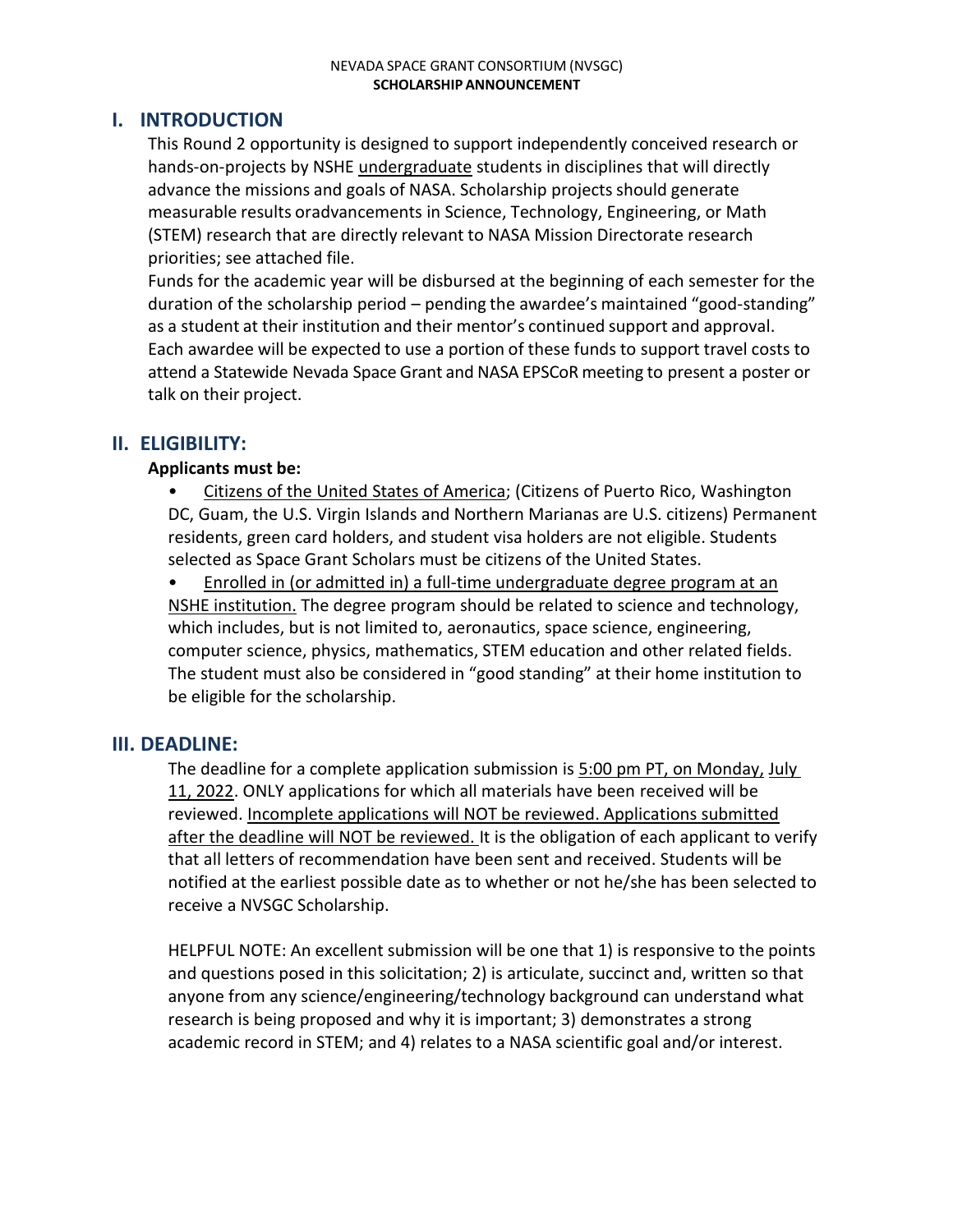## **IV. PROGRAM DESCRIPTION AND APPLICATION INSTRUCTIONS:**

**Potential Project Areas:** Students engaged in any STEM area are encouraged to apply; however, the research topic (as stated above) must directly address a NASA Mission Directorate research priority.

**Scholarship awardees must** conduct their projects under the guidance of a faculty mentor. If you are having difficulty finding a mentor, please consider using the Nevada STEM Mentor Network website at:

<https://stemmentor.epscorspo.nevada.edu/> Students seeking a collaborative research experience may opt to engage with two or more mentors from different institutions. For example: In addition to having a "home-institution" mentor, students may include Co-Mentors from DRI, UNLV, UNR as well as mentors from local STEM businesses/industry or NASA Personnel. If you are unsure what is allowed, please contact Mr. Gibran Chavez-Gudino using the contact information at the end of this document.

#### **General Information**

• The goal of the Scholarship program is to support real NASA-relevant research experiences for Nevada students based on their achievements in academic endeavors related to science, technology, engineering, and mathematics.

• All NSHE undergraduate students are eligible to apply for the academic year Scholarship program. The application review process will, however, differentiate between: **Lower Division Students (***those who have completed 59 or fewer semester credits overall***) and Upper Division Students (***those who have completed 60 or more semester credits overall***).** We anticipate awarding scholarships to both lower and upper division students in proportion to the numberof applications that are received in each category.

• Be sure to read the directions carefully, as those who do not submit a complete application will not be considered.

• Because acceptance of this award may impact a student's income level to a degree that could affect eligibility for other funding - including student loans, it is the students' responsibility to consult with their undergraduate student office and their campus financial aid advisors. **Nevada Space Grant highly encourages students to meet with their financial aid officers prior to application submission.**

• NSHE does not provide tax advice. If you have questions about possible tax liabilities, you may refer to the IRS web sites: <https://www.irs.gov/>

#### **Program Guidelines**

1. Awardees must be US citizens and full-time students engaged in a NASA-related STEM discipline (science, technology, engineering, or math) at any NSHE institution: College of Southern Nevada, Great Basin College, Nevada State College, Truckee Meadows Community College, University of Nevada Las Vegas, University of Nevada Reno, and Western Nevada College.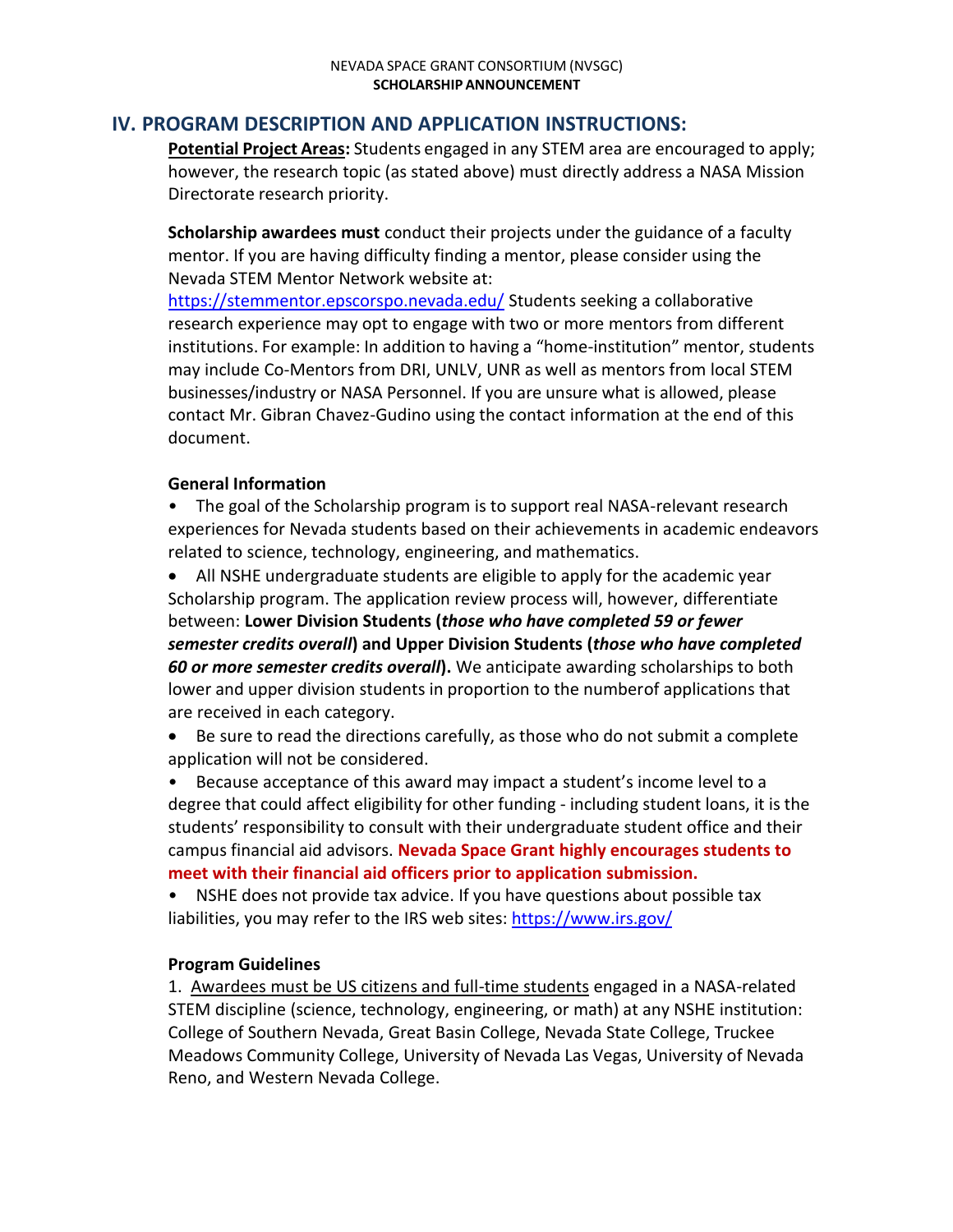2. NASA requires longitudinal reporting once a year. This involves requesting information from past recipients to determine all impacts Space Grant funded opportunities have on a student's future education/career plans. All awardees must agree to provide timely information for this report. The data is used to demonstrate the success of the Space Grant program to Congress, so that funding willcontinue to be appropriated for future students.

3. Women and members of underrepresented groups who are first generation and/or geographically isolated are especially encouraged to apply. NASA defines underrepresented groups as African Americans, Hispanics, Latinos, Native Americans,and Pacific Islanders, in addition to persons with disabilities, women, first generation college student, students from rural communities and veterans.

#### **Application Instructions**

It is highly recommended that before you apply, you speak to a representative of your institution's Financial Aid Office. As stated previously, depending on other awards, employment, and your overall financial profile, you may or may not be eligible to receive a scholarship. Only your institution's Financial Aid Office will have access to your information; the NV Space Grant Consortium Office will not have access to this information. If you are selected for both a NV NSF EPSCoR and NV Space Grant scholarship, you will be given the opportunity to select which you prefer.

Each application consists of completing an online form and will request the upload of a single PDF attachment at the end. The online form will ask for general information and serve as your application's cover page. Please prepare your application materials (**Items 2-7 below**) ahead of time and merge all your documents into a single PDF file. At the end of the online application process, you will be able to upload a single PDF file with all of the required application materials.

**If an applicant does not receive confirmation that his/her application was received, please contact Gibran Chavez-Gudino at [gibran@nshe.nevada.edu](mailto:gibran@nshe.nevada.edu) to verify receipt of application by the NSHE Sponsored Programs Office.**

**1. ONLINE APPLICATION** (online form) - All applicants will need to complete the online application at the link below. **<https://nasa.epscorspo.nevada.edu/funding/2022-2023-nvsgc-ug-round-2/>**

#### **As a single PDF file, submit the following documents:**

**2. Project Description (limit two pages, including all graphs or pictures):** The design of a proposed project may be the result of a collaborative effort by theapplicant and mentor; however, the project description must be written solely bythe student. It should be a concise statement including clear hypotheses to be tested or research objectives that will be addressed. The project description mustbe written so that is understandable to reviewers whose background may be outside the applicant's specific field. The two-page project description should be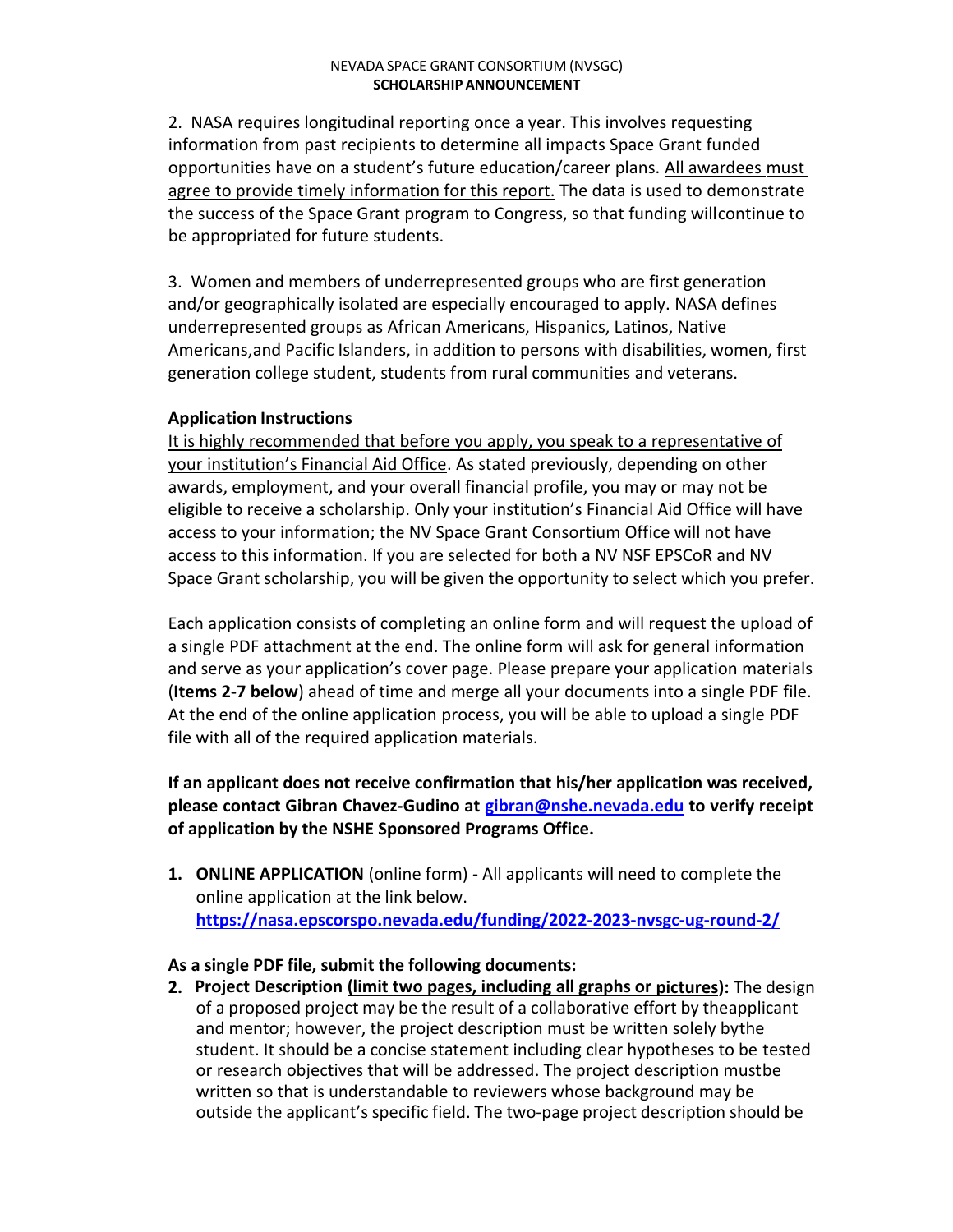single-spaced with 1" margins, in 12-pt font and must include the following sections (we suggest you use these sections as headers for your proposal):

- a. Title
- b. Abstract (50-100 words)
- c. Introduction (background on why the project isimportant and relevant to one or more NASA Mission Directorate research priorities)
- d. Objectives or research hypotheses/questions
- e. Plans for research work, i.e., methods or tasks to be completed
- f. Timetable: (This must be reasonable and aligned with a two semester project.)
- g. Plans for reporting results, e.g., presentation, classreport, or even a journal publication

NOTE: The research proposal should be written in a manner that anyone from any science, technology or engineering background can understand what you are proposing to research and why it is important.

- **3. References/citations:** Please provide appropriate references/citations related to the project you propose to perform. The citations are not included in the twopage project description (proposal).
- **4. Scanned transcripts or downloaded "unofficial" pdf transcripts from College/University website.** Transcripts of all courses completed, including a list ofcourses currently enrolled in for Fall 2022 must be provided, including any course taken at a non-NSHE institution.
- **5. Biographical Sketch or Curriculum Vita (CV):** The student must each provide a biographical sketch or CV, which is limited to two pages and is not included in thetwo-page limit for the project description. A template is available at: [https://nasa.epscorspo.nevada.edu/wp-content/uploads/2016/03/Student-CV-](https://nasa.epscorspo.nevada.edu/wp-content/uploads/2016/03/Student-CV-Builder.pdf)[Builder.pdf](https://nasa.epscorspo.nevada.edu/wp-content/uploads/2016/03/Student-CV-Builder.pdf)
- **6. Endorsement Letters:** At least one letter is to be written by the supervising facultymentor(s) indicating their approval of the proposed project and **describing their level of involvement in the project.** All proposed mentors should affirm that the application is the original work of the student and that only limited guidance was provided in the document preparation (i.e., review for completeness and appropriate science questions and methods). Each proposed mentor must "sign-off" on the application, noting approval and affirming that they have read the student's application and pledge to mentor the student throughout the project period. The letter must be in official letterhead OR must be a PDF copy of an email sent from the faculty's official university/college email address. It is the obligation of each applicant to verify that all letters of endorsement have been sent and received.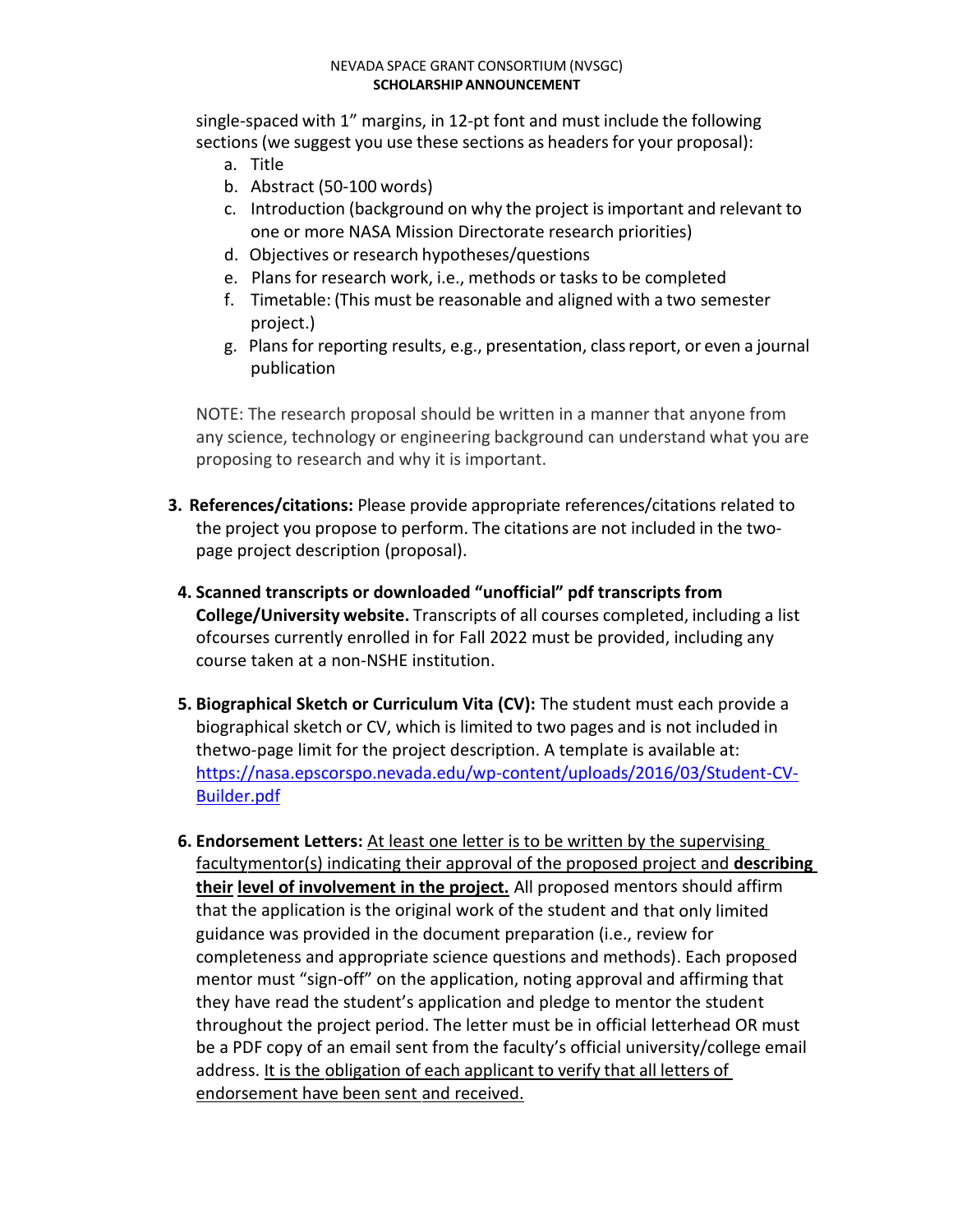- **7. Statement of Interest (SOI)**: This section provides the applicant with an opportunity to introduce himself/herself to the review panel. Information that describes why he/she would be a good candidate for this NASA funded opportunity. The SOI must be no more than one page. It should include education, training, and other accomplishments as they might relate to a successful aerospace or science/engineering/technology-related fields or science education fields. Make sure the applicant's full name and email address are in the header of the statement. As a helpful note, an excellent SOI document will include the following: Education and Career interests, experiences, and goals. Please be thorough but succinct in responding to each point that follows:
	- a. Describe your interest in an aerospace or STEM-related career as it relates toNASA Mission Directorate priorities as stated in the paperclipped list.
	- b. Describe your technical and educational experiences and how theseexperiences have prepared you for a scholarship.
	- c. Extracurricular activities, such as clubs, scientific societies,
	- science teamactivities, tutoring, volunteer, etc.
	- d. How will this scholarship impact the applicant's future goals?

## **V. APPLICATION REVIEW PROCESS AND EVALUATION CRITERIA:**

Scholarship applications will be selected based on a statewide merit-based review. The screening and selection process will include review by a committee of NSHE faculty from at least three different NSHE institutions. Incomplete applications will not be reviewed. The review will focus on the following review criteria:

- 1. Quality and feasibility of the research plan and how well it meets the requirements stated in the Project Description section. (Remember to check your spelling and grammar and ensure that anyone from any discipline can understand what you are proposing to research and why it is important).
- 2. How relevant the proposed research is to one or more NASA Mission Directorate research priorities.
- 3. Expressed motivation and interest in a NASA-relevant STEM career and a demonstrated level of academic preparation and excellence as reflected by his/her curriculum vita (resume) and academic records/GPA, particularly appropriate coursework that would predict success in a research experience.
- 4. Mentor endorsement letter(s) must be strong and supportive of the student's participation in the program, including specific reference to his/her potential and likelihood for success in this program. The level of the faculty mentor's involvement (i.e., their role in the project) should be clearly defined in the letter.